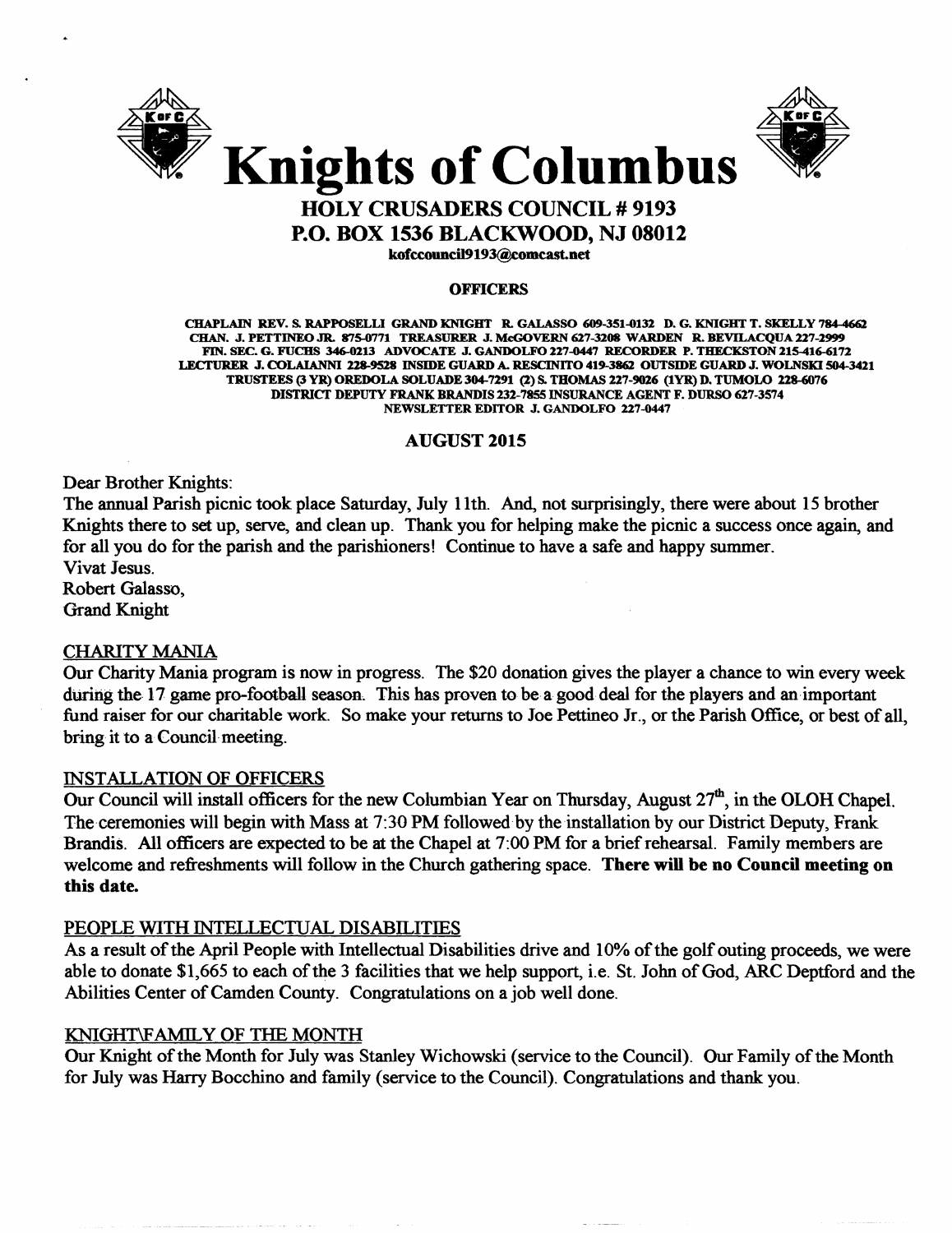#### BLOOD DONOR DRIVE

On July  $9^{\text{th}}$ , our Council sponsored a Red Cross blood donor drive in the parish center. Blood supplies are always in short supply during the summer vacation season. Thanks to the support of our members and friends, we collected 75 pints. We thank Dan Riiff, Bob Calabro and Bob Witkowski helping to make the drive a success.

#### ANNIVERSARY MASS

Our Lady of Hope celebrated its' anniversary on July  $11<sup>th</sup>$  at the 4:30 Mass followed by a picnic behind the Parish Center. Our commitment was to provide labor and a donation of \$2,000 to cover expenses. Our participation was outstanding. Thank You to everyone who showed up to help set up; run pre-picnic errands; serve soda, ice cream, and cake; and stayed for cleanup!! We received many nice compliments from people as they were leaving.

#### PEOPLE WITH INTELLECTUAL DISABILITIES

This program was successfully completed with the donation of two checks in the amounts of \$1200 from our collection efforts and \$465 from the golf outing, to each of the facilities that we normally support i.e. St. John of God, ARC Deptford and Camden County ARC. Congratulations on a job well done.

#### (K)NIGHTS AT THE BALLPARK

On Friday, August 28<sup>th</sup>, our loyal Riversharks fans will travel to Campbell Field to cheer for the home team and see a great fireworks display. Steve Thomas (227-9026) has tickets and they are \$12. For details or further information contact Brother Steve. This is a chance to see good baseball at a reasonable price.

#### KNIGHTS OF COLUMBUS INSURANCE

As a Knights of Columbus Field Agent, I hear about group life insurance every week. If you have it, it's certainly not a bad thing but it can be a misleading security blanket. Most times, the amount offered is far from what you need, and the only way to determine what you need is with a comprehensive needs analyses. Your group coverage is not based

on any analysis, but on a formula and becomes a completely random number. It can also disappear at any time. All of us know people-friends, family members, neighbors-who have lost their jobs. When the job is lost, so is the group life insurance coverage. If the company experiences difficulty and budgets need to be cut, group life insurance can be reduced or eliminated. And the decision could be made at the worst possible time for you. Most group life insurance coverage reduces or disappears when you retire. Many times it can be converted but at very expensive premium. I can tell you how to blend your group benefit with your K of C  $\overline{\text{coverage}}$ . Take control of your family's financial future.

Call me today for an appointment. Fred Durso, FICF, Field Agent, (856) 401-3055 Fred.durso@kofc.org

#### CHAPLAINS CORNER

If we love God, we must love His living image in our neighbor. If we love the Father, how can we refuse to love His children-our fellow human beings? If we love the Son, how can we refuse to love those who, like us, we redeemed by his precious blood? If we love the Holy Spirit, how can we neglect to love those who are His living temples? Whoever we are, whatever we have, whatever we can do, are all due to divine goodness. All, therefore, must be used to glorify our diving Benefactor. We must never forget how good God has been to us, even after we have offended Him, even when we are ungrateful and guilty.

#### FIRST FRIDAY ADORATION

The next Exposition of the Blessed Sacrament will take place in the Our Lady of Hope Chapel on First Friday, August 7th, after the 9:00 AM Mass, continue until 7:00 PM, and close with Benediction. Try to stop in to spend time with the Lord.

#### COUNCIL WEB SITE

We ask you to check out your Council's web site at kofc9193.org for lots of information concerning the Council. While you're there, enter the password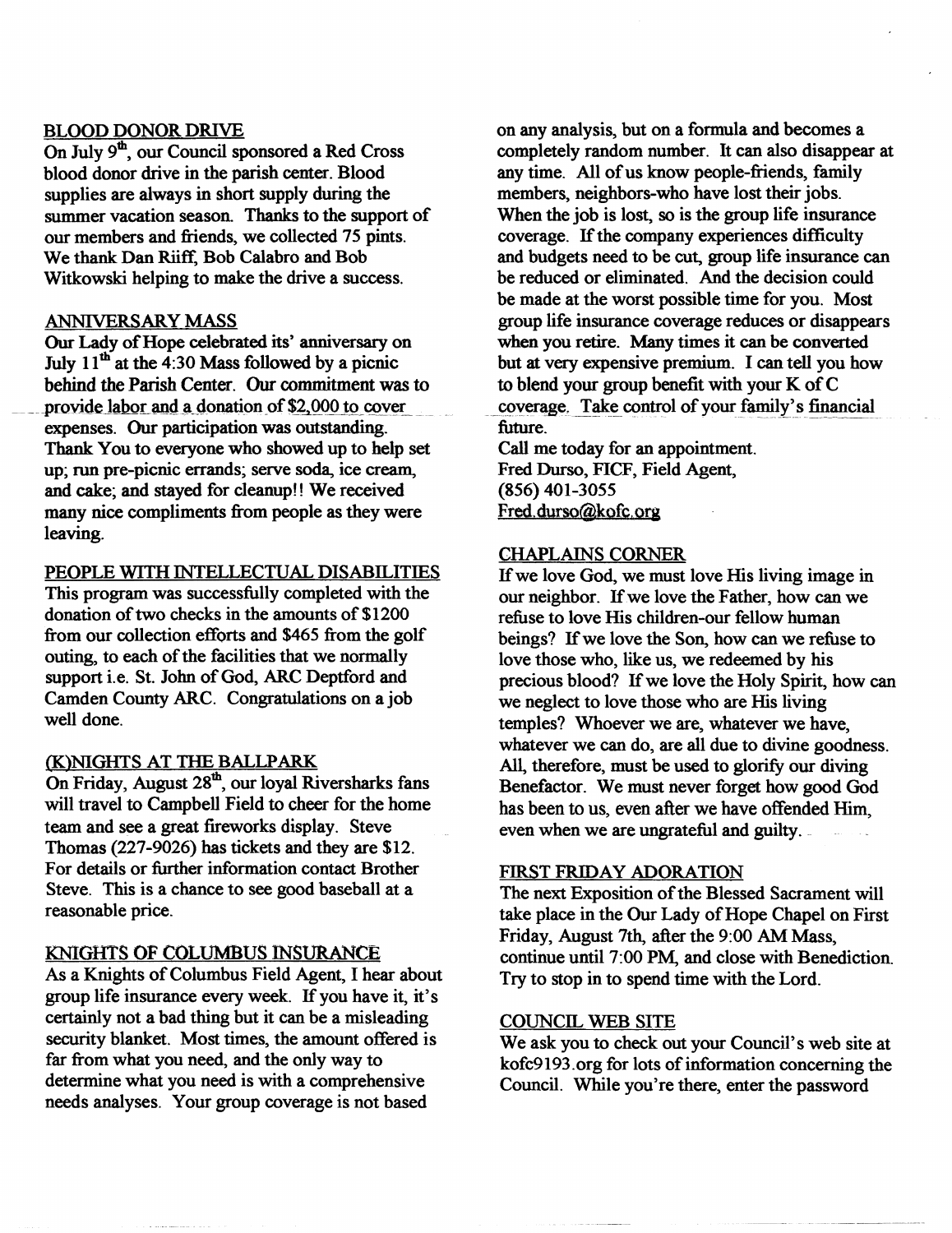Holycrusaders and check the detailed membership listing. If there are any changes or inaccuracies concerning your listing please notify John Gandolfo  $(227-0447)$  or gandy@comcast.net.

#### ANNUAL DUES

If you have not yet paid your annual dues, please take care of this matter now. Thank you.

#### FOURTH DEGREE NEWS

A  $4^{\text{th}}$  degree exemplification will be held in Cherry Hill on Sunday, Nov.  $15^{\text{th}}$ , If you are  $3^{\text{rd}}$  degree and wish to make your  $4^{\text{m}}$ , contact Barry Start (384) 5884) for details. The Bishop Schad Assembly meets on the 3<sup>rd</sup> Wednesday of the month in the Parish Center. Next meeting August 19th, 8 PM.

#### AUGUST BIRTHDAYS AND ANNIVERSARIES

James Breen, Paul Chatburn, Americo Cioci, Tom Conway, Frank D'Amico, Kevin Dunne, Bob Enos, Michael Finucane, Michael Hammerbeck, Robert Galasso, John Iovacchino, Joe Juhas, Robert Merkt, John Milligan, Mrs. Kathleen Mikos, John Pagano, Sal Russo, Alex Skelly, Gerald Straub, Frank Talarico, Dennis Westfall, John Whelan, Matthew Whelan and Carmen Valentino. The following members will celebrate their anniversaries: Mr.& Mrs. Ernie Aukerman, Mr. & Mrs. Albert Belmont III, Mr. & Mrs. Francisco Olaya, Mr.& Mrs. Bob Vogelsong. CONGRATULATIONS! If we missed someone please contact John Gandolfo  $(227-0447)$  or gandy@comcast.net.

#### COUNCIL WELLNESS NOTICES

Contact Ron Miller (783-6458) or bleuoxrmm@comcast.net to send a "get well" message or a message of condolence.

#### KNIGHTS OF COLUMBUS STRUCTURE Supreme Council Office

The Knights of Columbus international headquarters is located in New Haven, Connecticut. Led by the Supreme Knight, the chief executive officer of the Knights, the office provides administrative support and leadership for our more

than 14,000 local units.

#### **Jurisdictions**

The Supreme Council has more than 75 state council organizations to help guide regional activities that are consistent with the principles of the Order.

#### **Districts**

Each state council is divided into districts groupings of several local councils.

#### Local Councils

Local councils are the basic unit of the Knights. Most are based in parishes, though some have their own council hall within a community. Each local council works to assist with the needs of its community consistent with the principles of the Order.

#### Insurance Agents

Every council is assigned a certified insurance agent, who is a Knight, and whose job it is to provide our top-rated products focused on the financial needs of members' families.

#### EDITORIAL

The history of the Order shows how the foresight of Father Michael J. McGivney, whose cause for sainthood is being investigated by the Vatican, brought about what has become the world's foremost Catholic fraternal benefit society. The Order has helped families obtain economic security and stability through its life insurance, annuity and long-term care programs, and has contributed time and energy worldwide to service in communities.

Vivat Jesus.

#### IMPORTANT DATES

- Aug. 7 First Friday (OLOH Chapel)
- Aug. 13 Officers Meeting (7 PM Parish Center)
- Aug. 13 Council Meeting (8 PM Parish Center)
- Aug. 15 Feast of the Assumption
- Aug. 27 Installation of Officers (7 PM Chapel)
- Aug. 28 Riversharks (Campbell Field)
- Sept. 4 First Friday (OLOH Chapel)
- Sept. 10 Officers Meeting (7 PM Parish Center)
- Sept. 10 Council Meeting (8 PM Parish Center)
- Sept. 24 Installation of Officers (7:30 PM Chapel)